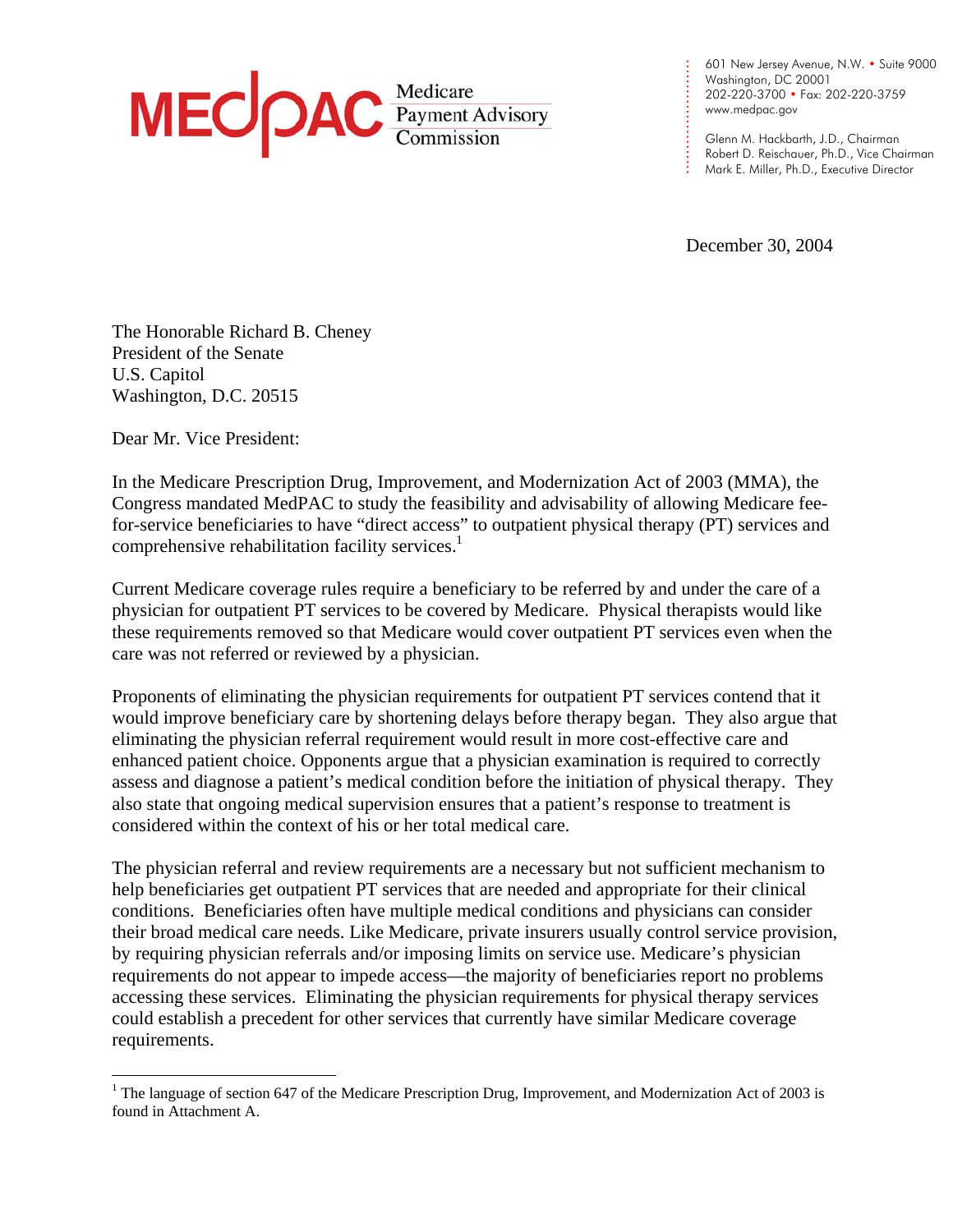While we find no compelling reason to change Medicare's current requirements for physician referrals and care review, we note that other steps, in addition to the physician requirements, need to be taken to help ensure that service provision is appropriate. First, providers need to be made more aware of coverage rules for beneficiaries—for example, through increased educational initiatives by the professional associations, the claims contractors, and facilities in which physical therapists practice. Second, better data are needed about the efficacy of physical therapy for older patients. Evidence-based research needs to be undertaken on when and how much outpatient PT benefits older patients. Finally, this information would assist in the development of evidence-based guidelines that are disseminated to physicians and physical therapists so that their practices deliver the best value to beneficiaries.

## **Background**

1

Physical therapy is the range of service provided by a physical therapist to restore and maintain physical function and to treat or prevent impairments, functional limitations, and disabilities that may result from diseases, disorders, conditions, or injuries. Primarily through therapeutic exercise and functional training, physical therapy services include strengthening and improving a patient's mobility. Physical therapists have received a post-baccalaureate degree from an accredited education program and have passed a state-administered national examination. State licensure is required in each state in which a physician therapist practices and must be renewed on a regular basis.

*Physical therapy services covered by Medicare.* Medicare covers outpatient physical therapy services as long as the services are furnished by a skilled professional, are appropriate and effective for a patient's condition, and are reasonable in terms of frequency and duration. Further, a physician must refer the patient; review a written plan of care every 30 days; and, for longer-term treatment (extending beyond 60 days), reevaluate the patient. In addition, providers must have a physician on call to support emergency medical care. Beneficiaries are expected to improve significantly in a reasonable period of time. Medicare does not cover physical therapy designed to maintain a level of functioning or serve as a general exercise program. Finally, services are not covered when the expected patient gains from therapy are insignificant in relation to the therapy required to reach them or when it has been decided that a patient will not realize treatment goals.

Though Medicare's coverage policies are fairly broad, the local contractors that review and pay the claims submitted to Medicare often issue more specific medical review policies, thereby making the coverage requirements more specific.

*Providers of outpatient physical therapy.* Physical therapy services are furnished in many different settings. The largest (in terms of Medicare payments and patients treated) are hospital outpatient departments and skilled nursing facilities (SNFs).<sup>2</sup> Other settings include physicians'

<span id="page-1-0"></span> $2$  Outpatient PT services may be furnished by a SNF to a beneficiary who does not qualify for a Medicare-covered SNF-stay under part A (for example, because he or she was not hospitalized prior to entering the SNF or does not require skilled services). Though provided in an inpatient setting, the PT is billed as an outpatient service and covered under part B. SNFs also furnish PT to beneficiaries who live in the community but use the SNF as a provider of outpatient PT services.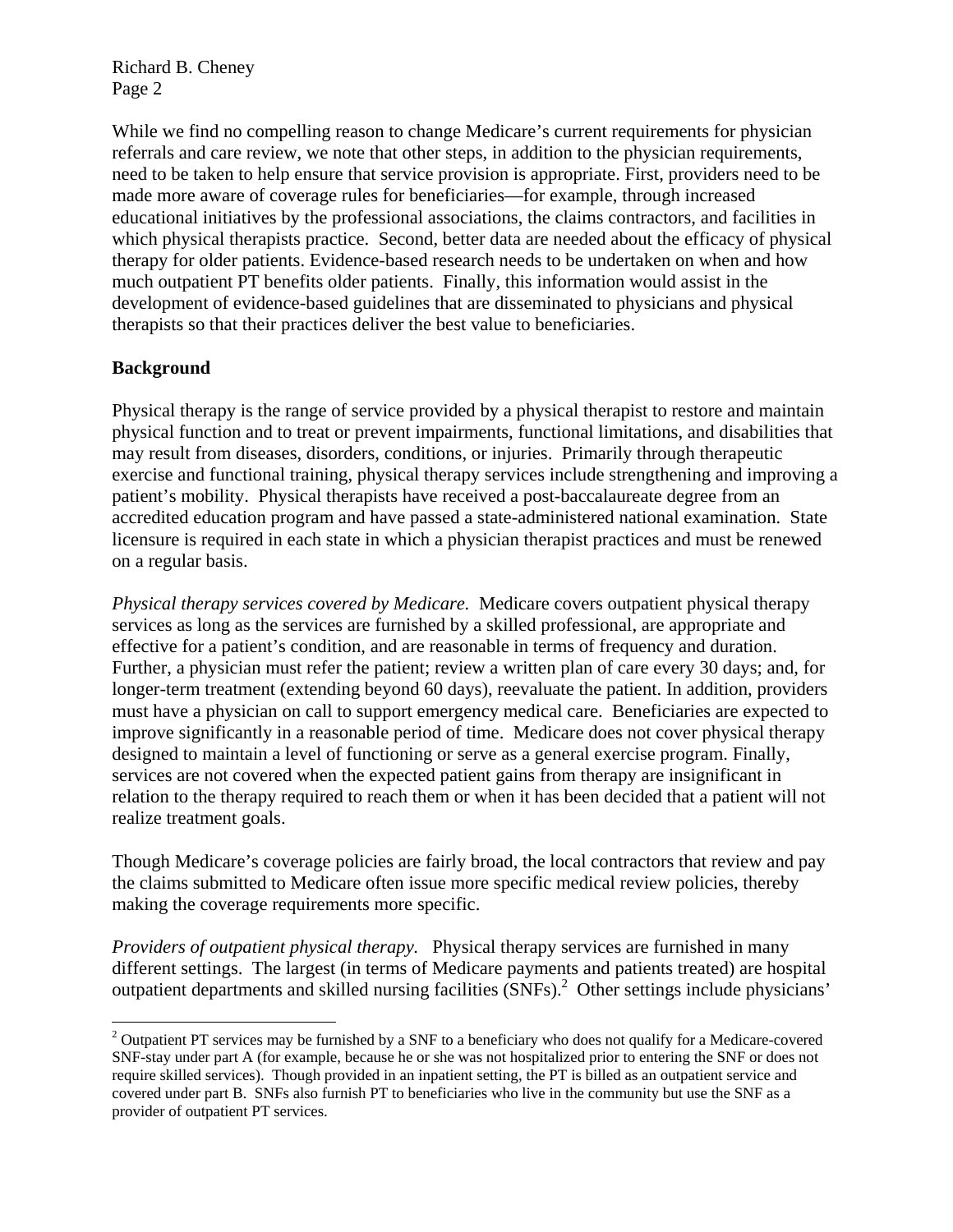$\overline{a}$ 

offices, physical therapists in private practice, outpatient rehabilitation facilities (ORFs), comprehensive outpatient rehabilitation facilities (CORFs), and home health agencies (Attachment B). CORFs differ from other outpatient PT providers in two ways: (1) they must offer psychological or social services and the services of a physician who specializes in rehabilitation medicine, and (2) they are authorized to provide (and be paid separately for) nontherapy ancillary services (such as respiratory therapy, drugs that cannot be self administered, and nursing services) when medically necessary. Across all these settings, about 9 percent of beneficiaries receive PT services.

*Medicare payments.* Medicare covers all outpatient PT services under part B, the Supplementary Medical Insurance Trust Fund.<sup>[3](#page-2-0)</sup> Payments are established for each outpatient PT service in the physician fee schedule, regardless of where the services are provided. $4^{4}$  $4^{4}$  As with most services covered under part B, Medicare pays 80 percent of the payment amount and the beneficiary is responsible for a 20 percent coinsurance. In 2000, Medicare payments for outpatient therapy totaled almost \$2.1 billion, two-thirds of which were for physical therapy (the other third paid for occupational and speech therapies.)

No limit currently exists on the amount of medically necessary outpatient PT a beneficiary may receive, but this has not always been the case. Limits on the amount of outpatient therapy furnished by therapists in independent practice were first implemented in 1972 and subsequently increased three times. The Balanced Budget Act of 1997 extended the cap to all nonhospital therapy providers and raised the cap to \$1,500. Hospital providers were excluded from the cap to allow beneficiaries with high care needs to continue to receive services.<sup>[5](#page-2-2)</sup> These caps were in effect for calendar year 1999 and then suspended by the Congress for three years. Due to delays in implementation, the inflation-adjusted limits (\$1,590) were not reimposed until September 2002 and were again suspended beginning December 8, 2003, by the MMA. This latest suspension lasts through December 31, 2005. As a result, there are currently no monetary limits on the amount of outpatient PT that can be provided by physical therapists to patients.

<span id="page-2-0"></span> $3$  Part B is an optional program that covers physician and other outpatient services that beneficiaries may buy into through monthly premiums. About 92 percent of beneficiaries participate in Part B.

<span id="page-2-1"></span><sup>&</sup>lt;sup>4</sup> Until 1999, payments to institutional providers (hospital outpatient departments, SNFs, CORFs, and ORFs) were cost based. The Balanced Budget Act of 1997 replaced the cost-based method with a uniform fee schedule that established payments for all providers of outpatient PT and, as an interim savings measure for 1998, reduced

<span id="page-2-2"></span>payments to institutional providers. 5 Maxwell, Stephanie et al. 2001. *Part B therapy services under Medicare 1998–2000: Impact of extending fee schedule payments and coverage limits.* Washington, DC: Urban Institute.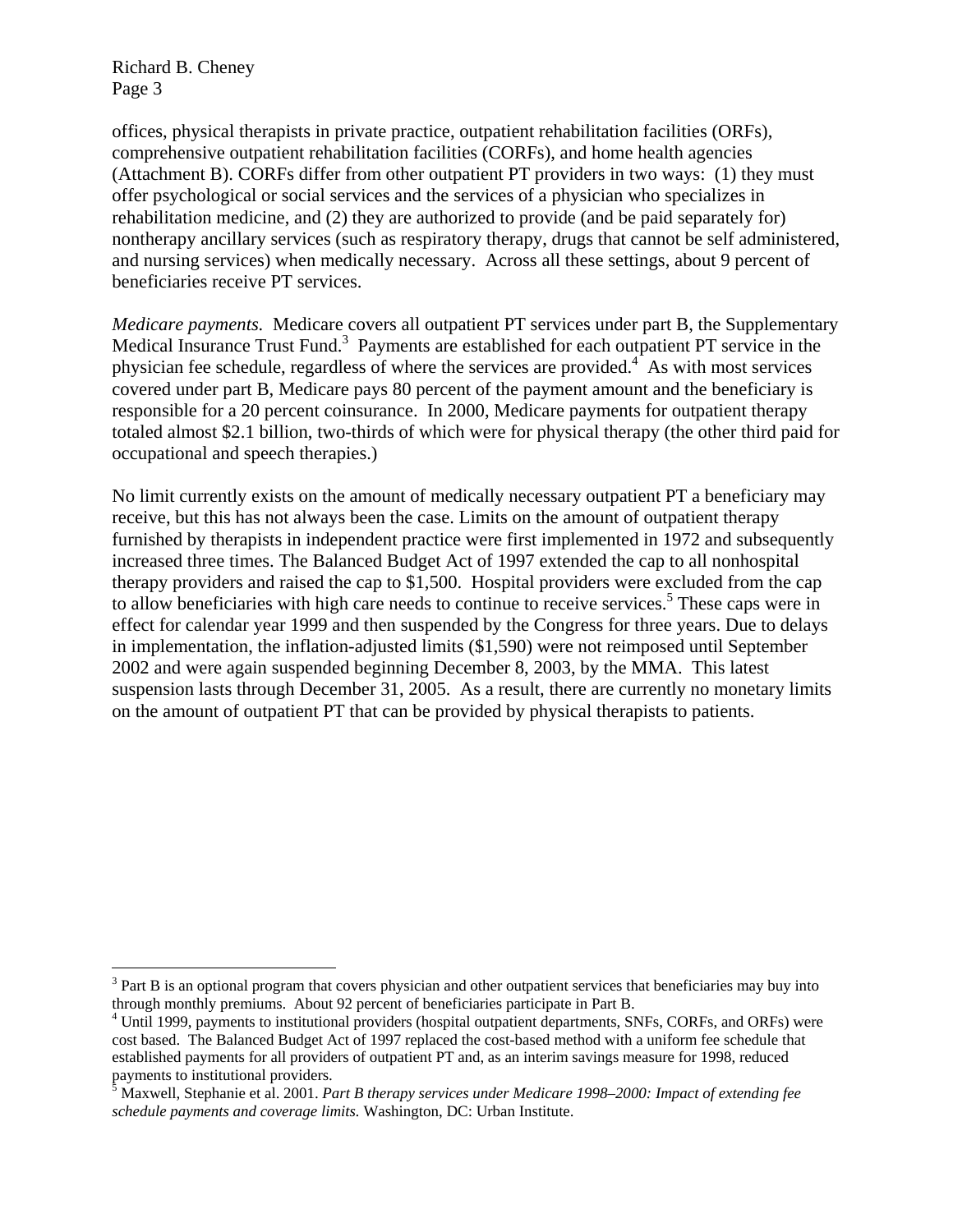1

#### **Physician requirements help ensure beneficiaries receive medically appropriate care**

Since the beginning of the program, Medicare has relied on physicians to determine which services are reasonable and necessary.<sup>[6](#page-3-0)</sup> Before referring a patient for physical therapy, physicians generally examine the patient and, if necessary, order and evaluate the results of diagnostic services such as radiological exams and laboratory tests to establish an initial diagnosis. Patient diagnoses and comorbidities are considered in assessing whether physical therapy services will be beneficial to a patient and, if so, how much therapy a patient could tolerate. Once therapy has begun, the physician recertifies that the plan of care continues to match the beneficiary's care needs and, in the case of longer-term therapy, periodically reexamines the patient. Given the multiple, often chronic, medical care needs of many beneficiaries, the physician oversight requirements are a reasonable way to help beneficiaries receive medically appropriate care.<sup>[7](#page-3-1)</sup>

Without these physician requirements, the medical appropriateness of starting or continuing physical therapy services would be more uncertain. Under Medicare, physical therapists are not allowed to order the diagnostic services that may be critical to identifying the patient's underlying medical conditions. In some cases, physical therapy would not be beneficial to the patient and would raise program and beneficiary costs. In other cases, underlying medical conditions that look similar to other musculoskeletal conditions would go undetected. For these beneficiaries, overlooked medical conditions could result in delayed medical attention that could result in harmful or negative outcomes. While physician referral requirements do not ensure the medical appropriateness of services furnished, they help to prevent the provision of services of marginal or no clinical value.

Physical therapists counter that their training and practice ensures that patients are adequately screened for medical referrals. During each patient's examination, the physical therapist assesses whether the patient's condition is consistent with the diagnosis provided by the physician and whether the patient needs to be referred back to a physician for further medical attention. Physical therapists note that the physician referral may provide little clinical guidance regarding the services to be furnished. One study found that physician referral forms do not consistently include specific clinical diagnoses.<sup>[8](#page-3-2)</sup> Physical therapists also contend that general instructions such as "evaluate and treat" require the same assessment skills and responsibilities that they would assume under their proposal to eliminate the physician referral requirement.<sup>[9](#page-3-3)</sup>

<span id="page-3-0"></span><sup>6</sup> Tunis, Sean. 2004. Why Medicare has not established criteria for coverage decisions. *New England Journal of Medicine* 350, no. 21 (May): 2196*–*2198. <sup>7</sup>

<span id="page-3-1"></span> $^7$  About 78 percent of beneficiaries had at least one chronic condition and 63 percent had two or more. Medicare Payment Advisory Commission. 2004a. *Report to the Congress: New approaches in Medicare.* Washington, DC: MedPAC. Chapter 2.

<span id="page-3-2"></span>One study found that fewer than 30 percent of claims included differential diagnoses information. Clawson, Al, et al. 1994. Content of physician referrals to physical therapists at clinical education sites in Indiana. *Physical Therapy*  74, no. 4 (April): 356*–*360. 9

<span id="page-3-3"></span><sup>&</sup>lt;sup>9</sup> General instructions may reflect a lack of oversight on the part of the physician or a high degree of confidence the physician has in the physical therapist.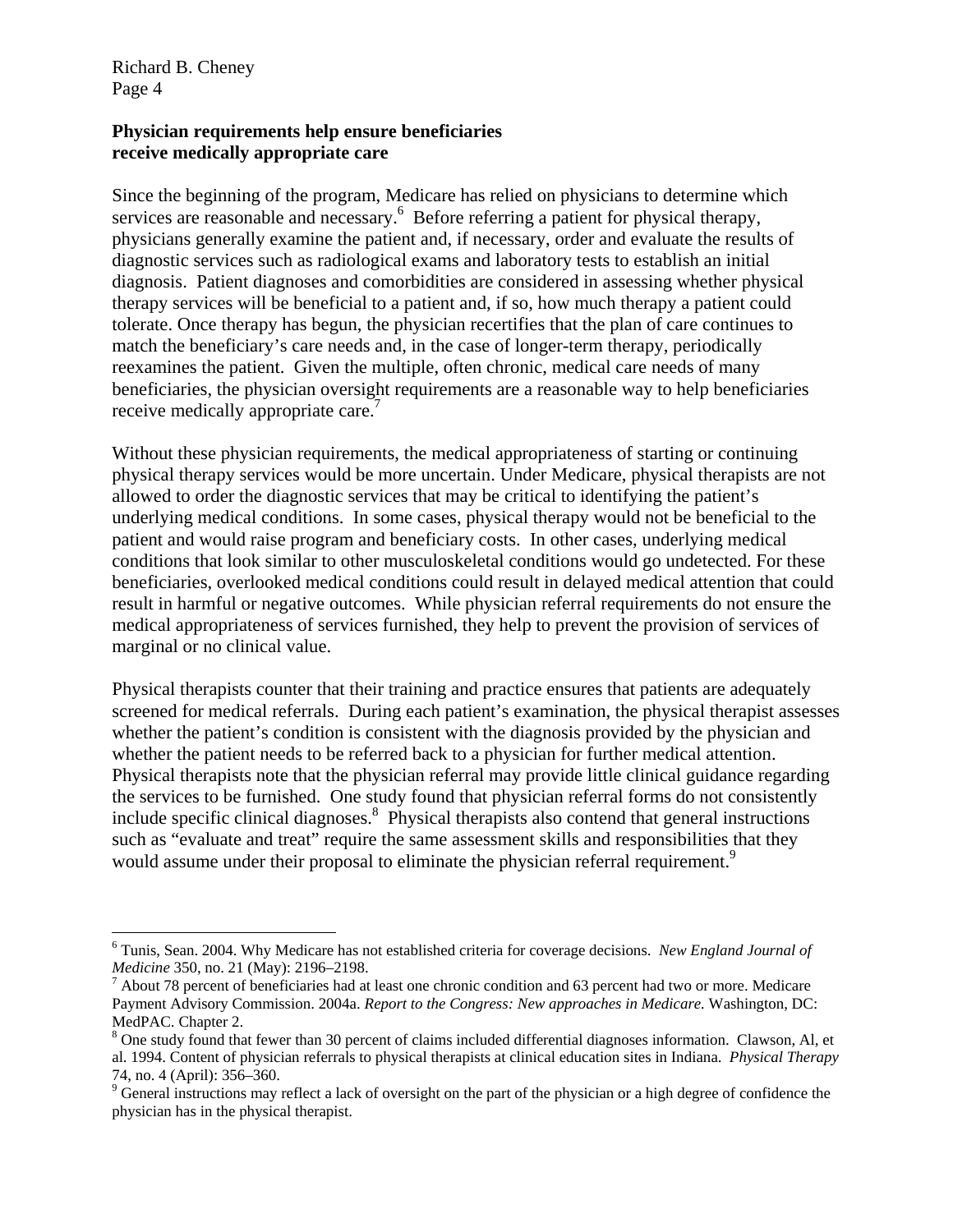$\overline{a}$ 

Medicare's requirement that physical therapy services be under the care of a physician is similar to those for other services and practitioners. Physician referrals or orders are required for home health care, skilled nursing facility stays, durable medical equipment, medical supplies, outpatient drugs, oxygen, and occupational therapy. Medicare has similar coverage rules for physician assistants and nurse practitioners—these providers can bill Medicare independently but must practice under physician supervision or in collaboration with physicians. For home health services, physicians are also subject to civil monetary penalties when they falsely certify eligibility for beneficiaries they know to be ineligible for services. Other practitioners podiatrists, optometrists, and chiropractors—are included in Medicare law's definition of physicians and do not require physician referral or oversight.

Changing the physician requirements for outpatient PT services is likely to have repercussions for other services. In a letter to MedPAC, the American Occupational Therapy Association (AOTA) notes that rehabilitation services—including physical and occupational therapies (OT) and speech-language pathology—are treated the same under Medicare.<sup>10</sup> It asserts that if changes were made to the requirements for physician certification and recertification requirements for PT, then changes should be made to OT and speech-language pathology. The position of the AOTA regarding the physician requirements is under consideration. Last year, AOTA noted that there were important public policy reasons to ensure that physicians review the therapy plan of care and attest to a continuing medical need for therapy services.<sup>[11](#page-4-1)</sup>

#### **Private payers use multiple strategies to control service use**

Private payers generally use a combination of "front end" and "back end" mechanisms to control PT service use, particularly given their younger populations who may have less proven need for PT services. At the front end, managed care organizations, self-insured plans, and the national Federal Employees Health Benefit Programs (FEHBP) often require physician referrals. Blue Cross Blue Shield Association (BCBSA) plans vary in their requirements for physician referrals, depending on the plan and the employer. Their managed care plans are most likely to require physician referrals, whereas their preferred provider plans are less likely to require some form of prior authorization. Five BCBSA plans (Arizona, Delaware, Maryland, Montana, and North Dakota) do not require physician referrals, though representatives from the Blue Cross Association told us that many physical therapists prefer to have a physician referral before they begin treating patients.

Most private payers have adopted some kind of "back end" controls to limit PT service use. Many payers restrict coverage to a predefined number of days or visits per year, such as 60 calendar days from the beginning of an "event" or 30 visits. Some private plans also attempt to control the provision of individual services by paying for a "bundle" of therapy care on a "per visit" basis. For these visits, payments are uniform, regardless of the number of services furnished during the visit.

<span id="page-4-0"></span><sup>&</sup>lt;sup>10</sup> American Occupational Therapy Association. 2004. Letter to MedPAC, September 28.

<span id="page-4-1"></span><sup>&</sup>lt;sup>11</sup> American Occupational Therapy Association. 2003. Comment letter to the Centers for Medicare & Medicaid Services, Department of Health and Human Services, January 23. http://www.cms.gov/faca.ppac.writ\_aota.pdf.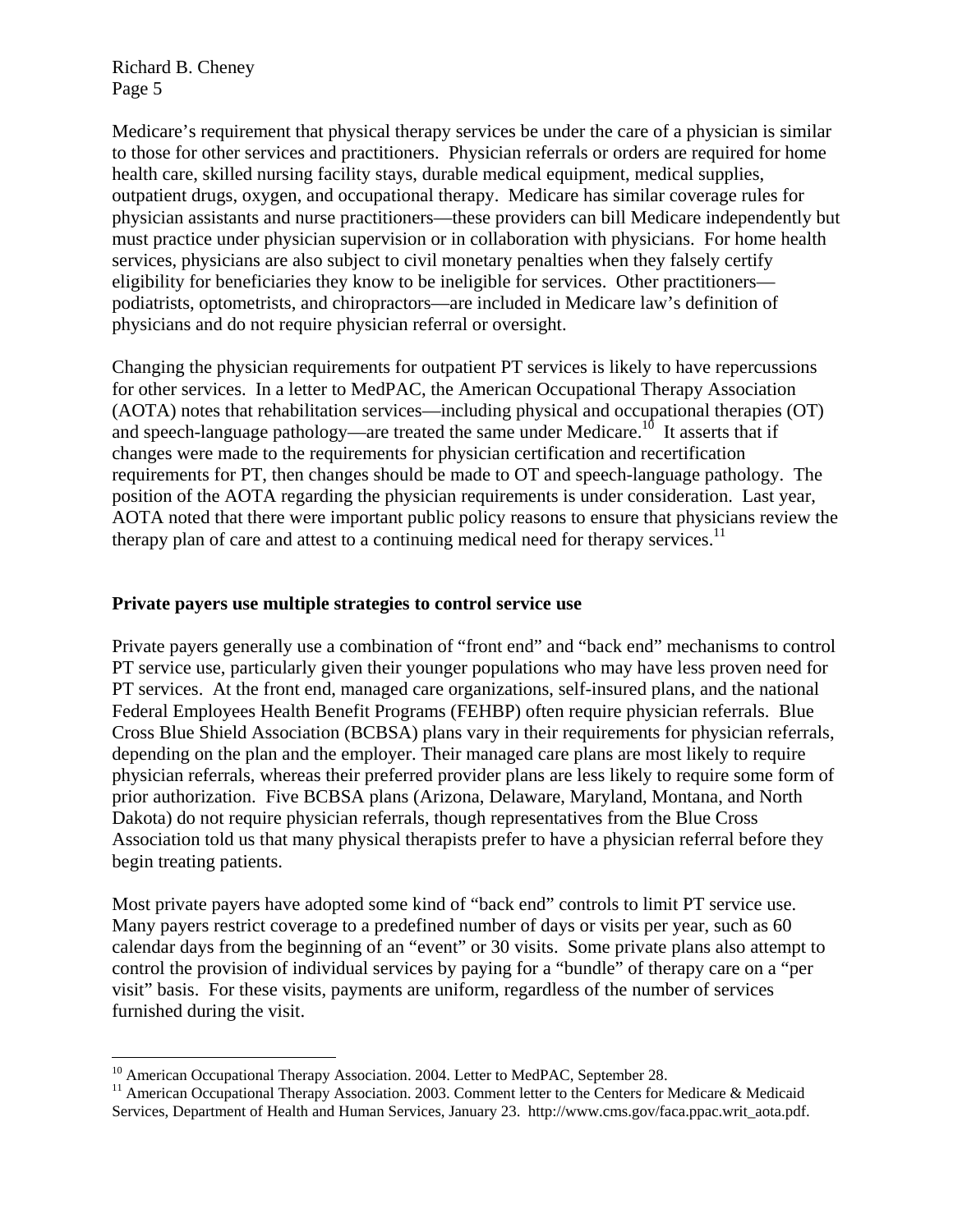$\overline{a}$ 

Some private payers also use practice guidelines that have been developed by clinical experts in combination with a review of the current medical literature.<sup>12</sup> These guidelines are sometimes used to establish eligibility for coverage but more often to perform utilization review. For a specific diagnosis, the guidelines typically include a brief description, indicators of the condition (such as the presence of pain), recommended treatment (for example, therapy or exercise), and the average or suggested number of visits. Guidelines sometimes describe the amount of improvement that can be expected from a given course of treatment and suggested end points based on range of motion, the amount of pain, and a patient's ability to work.

Consistent with the private payers, Medicare should have a control in place to consider the medical appropriateness and necessity of the services furnished. If Medicare removed the physician requirements, its only control mechanism, as a prudent purchaser it would need to establish an alternative method to control service use.

#### **Many state laws restrict physical therapy practices**

Although state laws relating to physical therapy vary considerably, only two states (Iowa and Montana) explicitly allow the provision of physical therapy services without a physician referral (Table 1). Another fifteen states implicitly allow physical therapists to see patients without a physician referral because their laws are silent on the issue. In these 15 states, the coverage policies of the insurers may still require physician referrals. More common are laws that in some way limit the services a physical therapist can deliver to patients. These restrictions include: allowing physical therapists to evaluate, but not treat, patients; placing time limits on how long a physical therapist may treat a patient before a physician must be seen; and limiting the types of services physical therapists can provide without a physician referral. For example, in Washington, interventions related to musculoskeletal conditions do not require referrals but providing orthotics for feet do. Four states explicitly require physician referrals.

<span id="page-5-0"></span><sup>12</sup> Maxwell, Stephanie, and Cristina Baseggio. 2000. *Outpatient therapy services under Medicare: Background and policy issues.* Washington, DC: Urban Institute.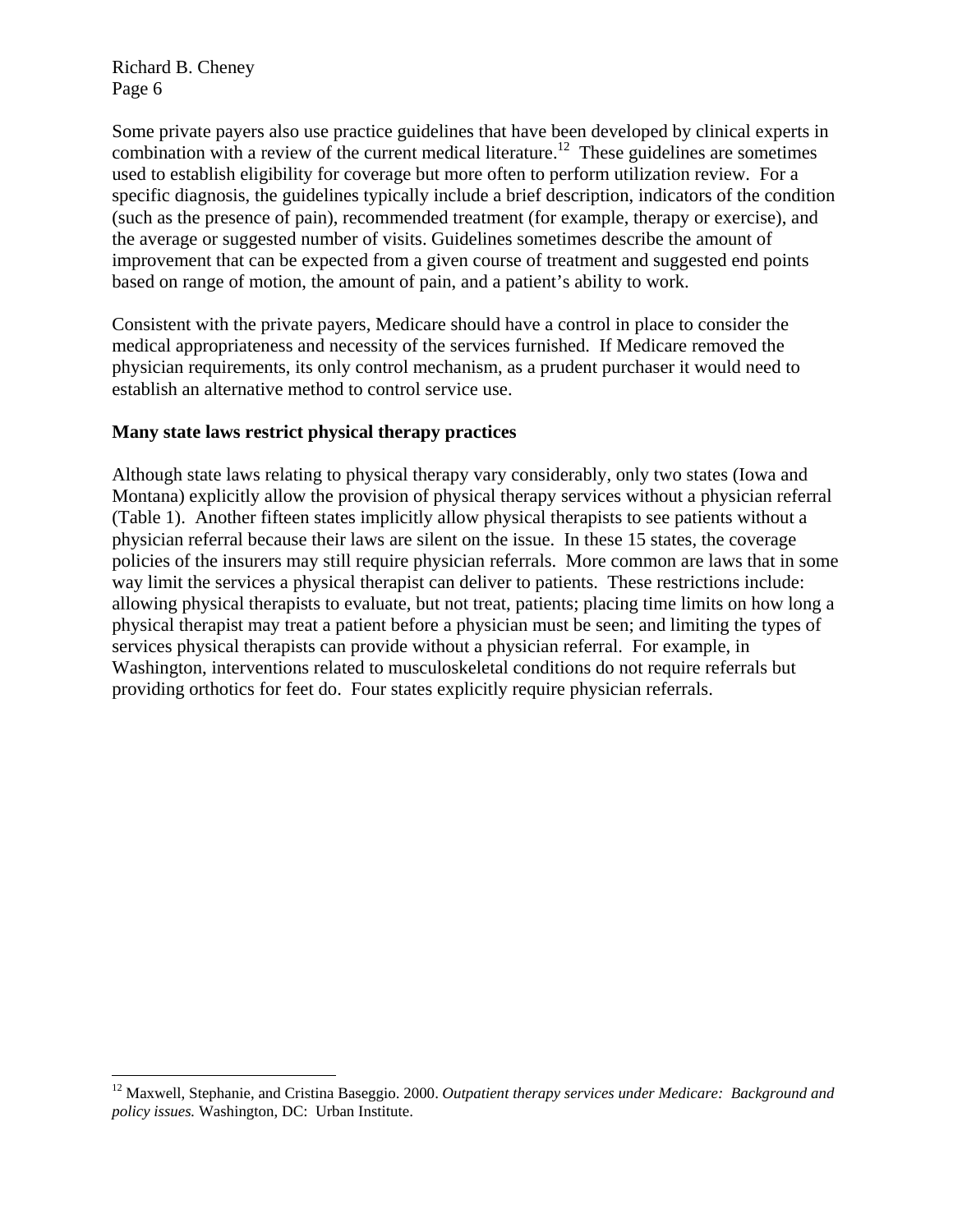#### **Table 1**

1

|  |  | State laws differ on physician referral requirements for physical therapy services |  |  |
|--|--|------------------------------------------------------------------------------------|--|--|
|  |  |                                                                                    |  |  |

| <b>Provision</b>                                                                                                  | <b>States</b>                                                                                                                                                                                                                                                                                                                                                      |  |  |  |  |  |  |
|-------------------------------------------------------------------------------------------------------------------|--------------------------------------------------------------------------------------------------------------------------------------------------------------------------------------------------------------------------------------------------------------------------------------------------------------------------------------------------------------------|--|--|--|--|--|--|
| Referrals not required                                                                                            | lowa and Montana (explicitly granted)                                                                                                                                                                                                                                                                                                                              |  |  |  |  |  |  |
| (2 states explicitly granted and<br>15 states implied through omission)                                           | Alaska, Arizona, California, Colorado, Idaho,<br>Maryland, Massachusetts, Nebraska, Nevada,<br>North Carolina, North Dakota, South Dakota,<br>Utah, Vermont, West Virginia (implied through<br>omission)                                                                                                                                                           |  |  |  |  |  |  |
| Referrals not required for specific services<br>(3 states)                                                        | Arkansas, Washington, Wyoming                                                                                                                                                                                                                                                                                                                                      |  |  |  |  |  |  |
| Referrals not required for a limited period of time<br>$(11$ states)                                              | Delaware, Florida, Maine, Minnesota, New<br>Hampshire, New Jersey, Ohio, Oregon,<br>Pennsylvania, Rhode Island, South Carolina                                                                                                                                                                                                                                     |  |  |  |  |  |  |
| Referrals not required to evaluate patients<br>$(16 \text{ states})$                                              | Connecticut, District of Columbia, Georgia,<br>Hawaii, Illinois, Kansas, Kentucky, Louisiana,<br>Michigan, Mississippi, Missouri, New Mexico,<br>New York, Oklahoma, Tennessee, Texas                                                                                                                                                                              |  |  |  |  |  |  |
| Physician referral required to evaluate and treat<br>$(4 \text{ states})$                                         | Alabama, Indiana, Virginia, Wisconsin                                                                                                                                                                                                                                                                                                                              |  |  |  |  |  |  |
| Note:<br>treatment.<br>referrals are required to treat patients.                                                  | Referrals not required for a limited period of time: Physical therapists can evaluate and treat patients without a physician<br>referral for a specific number days (for example, 21, or 30 days) before a physician must be consulted.<br>Referrals not required to evaluate patients: Physical therapists can evaluate patients without a physician referral but |  |  |  |  |  |  |
| . Anglice of state barriere organization that American Association of Outlogoalic Cropsons tip popular contractor |                                                                                                                                                                                                                                                                                                                                                                    |  |  |  |  |  |  |

Source: Analysis of state laws as compiled by the American Association of Orthopedic Surgeons (in correspondence to MedPAC, 2004) and the American Physical Therapy Association, 2004. Establishing the Feasibility and Advisability of Direct Access to Physical Therapists: A Report to the Medicare Payment Advisory Commission. Alexandria, VA: APTA.

Two studies examining the experience of physical therapists practicing in states that do not require physician referrals found that between 34 and 45 percent of the therapists surveyed had practiced without physician referrals. Of those, between 10 and 35 percent of their cases were seen through direct access. Direct access was not more common among patients because either their employers or insurers required physician referrals or the therapists preferred to treat patients by referral.<sup> $13$ </sup>

<span id="page-6-0"></span><sup>13</sup> Crout, K.L. et al. 1998. Physical therapists' opinions and practices regarding direct access. *Physical Therapy* 78, no.1 (January): 52*–*61 and Domholdt, E., and A.G. Durchholz. 1992. Direct access use by experienced therapists in states with direct access. *Physical Therapy* 72, no. 8 (August): 569*–*574.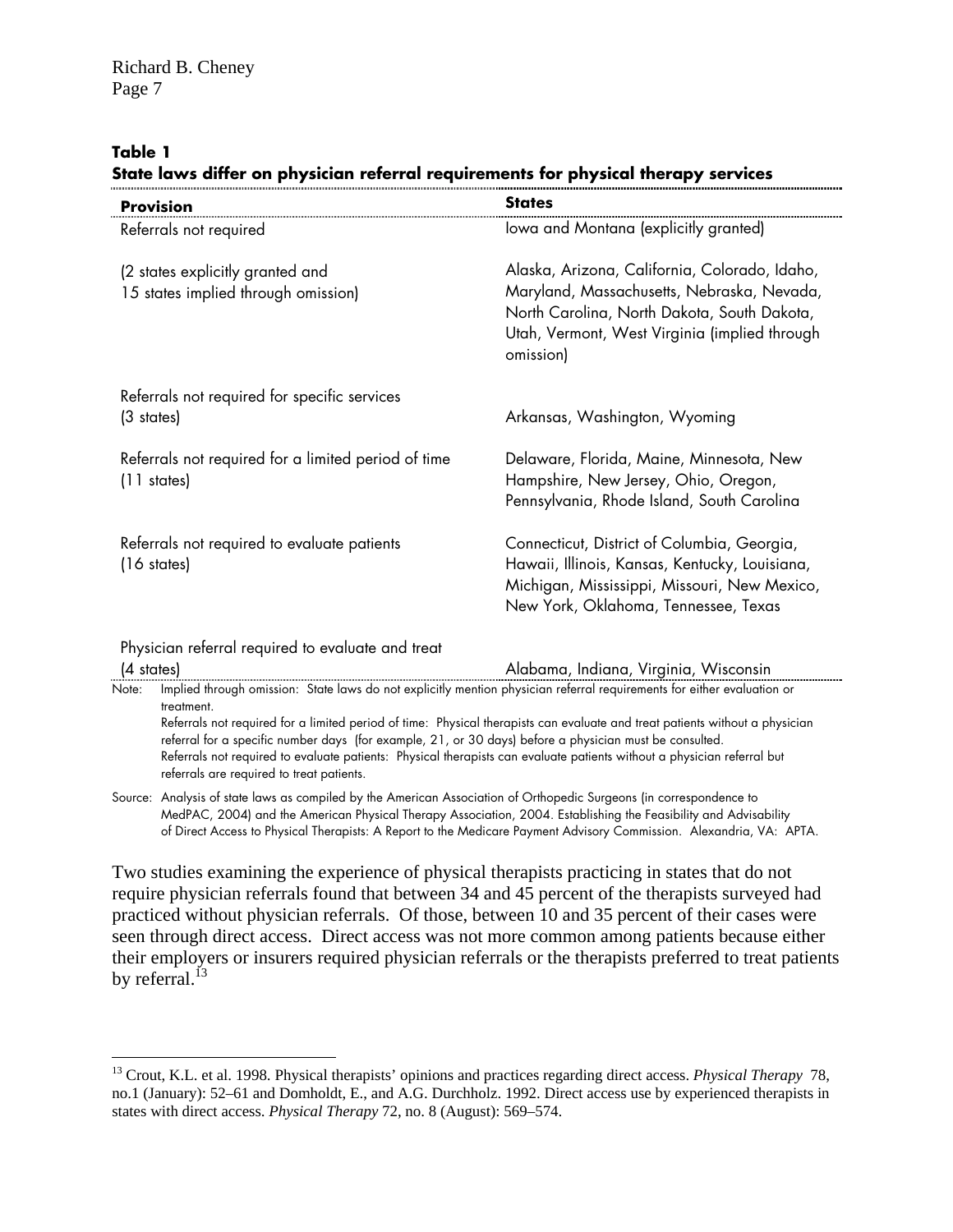## **Medically unnecessary physical therapy services could increase if physician requirements were eliminated**

Another concern with eliminating the referral and oversight requirements is that unnecessary use of outpatient PT services would increase. Long-standing concern about appropriate use has prompted the examination of these services furnished to Medicare beneficiaries. The studies have consistently found that despite the physician requirements, medically unnecessary therapy services were frequently furnished.

*Amount of medically unnecessary PT services.* The Office of Inspector General (OIG) of the Department of Health and Human Services examined the provision of outpatient physical and occupational therapy services provided in skilled nursing facilities (SNFs) and found considerable and widely varying shares of medically unnecessary services. One study found that from 5 to 26 percent of services was unnecessary, depending on the patient diagnosis.<sup>14</sup> Another OIG study found that three quarters of the contractors hired to review and process claims for payment commonly found medically unnecessary and excessive therapy claims.<sup>15</sup> The services were medically unnecessary because:

• the services were not skilled.

 $\overline{a}$ 

- the treatment goals were too ambitious for the patient's condition, and
- the frequency of the service provision was excessive given the patient's condition.

The appropriateness of care provided at CORFs and ORFs has also prompted examination. In its study of ORFs, the OIG found that about 40 percent of the claims reviewed were for services that were not reasonable and medically necessary for the conditions of the patient.<sup>16</sup> The Government Accountability Office (GAO) examined CORFs in Florida and found that on a per patient basis, Florida CORFs' payments were two to three times higher than payments to other facility-based therapy providers and that the differences were not explained by patient characteristics such as diagnosis.<sup>17</sup>

These studies indicate that unnecessary therapy is frequently provided and that the current requirements alone do not eliminate unnecessary service provision, even in settings supervised by physicians, such as SNFs and CORFs. The studies may also reflect low levels of physician oversight provided in some institutional settings. It is possible that unnecessary services are provided more frequently in settings where there even less physician supervision. Finally, the findings may illustrate a poor understanding of Medicare coverage by physicians and physical therapists.

<span id="page-7-0"></span><sup>&</sup>lt;sup>14</sup> Office of the Inspector General, Department of Health and Human Services. 2001a. Physical, occupational, and speech therapy for Medicare nursing home patients: Medical necessity and quality of care based on treatment diagnosis. Washington, DC: OIG. Report no. OEI-09-99-00563.

<span id="page-7-1"></span><sup>&</sup>lt;sup>15</sup> Office of the Inspector General, Department of Health and Human Services. 2000a. Monitoring Part B therapy in SNF patients. Washington, DC: OIG. Report no. OEI-09-99-00550.

<span id="page-7-2"></span><sup>&</sup>lt;sup>16</sup> Office of the Inspector General, Department of Health and Human Services. 2000b. Six-state review of outpatient rehabilitation facilities. Washington, DC. Report no. A-04-99-01193.

<span id="page-7-3"></span><sup>&</sup>lt;sup>17</sup> General Accounting Office. 2004. Comprehensive outpatient rehabilitation facilities: High Medicare payments in Florida raise program integrity concerns. Washington, DC: GAO. Report no. GAO-04-709.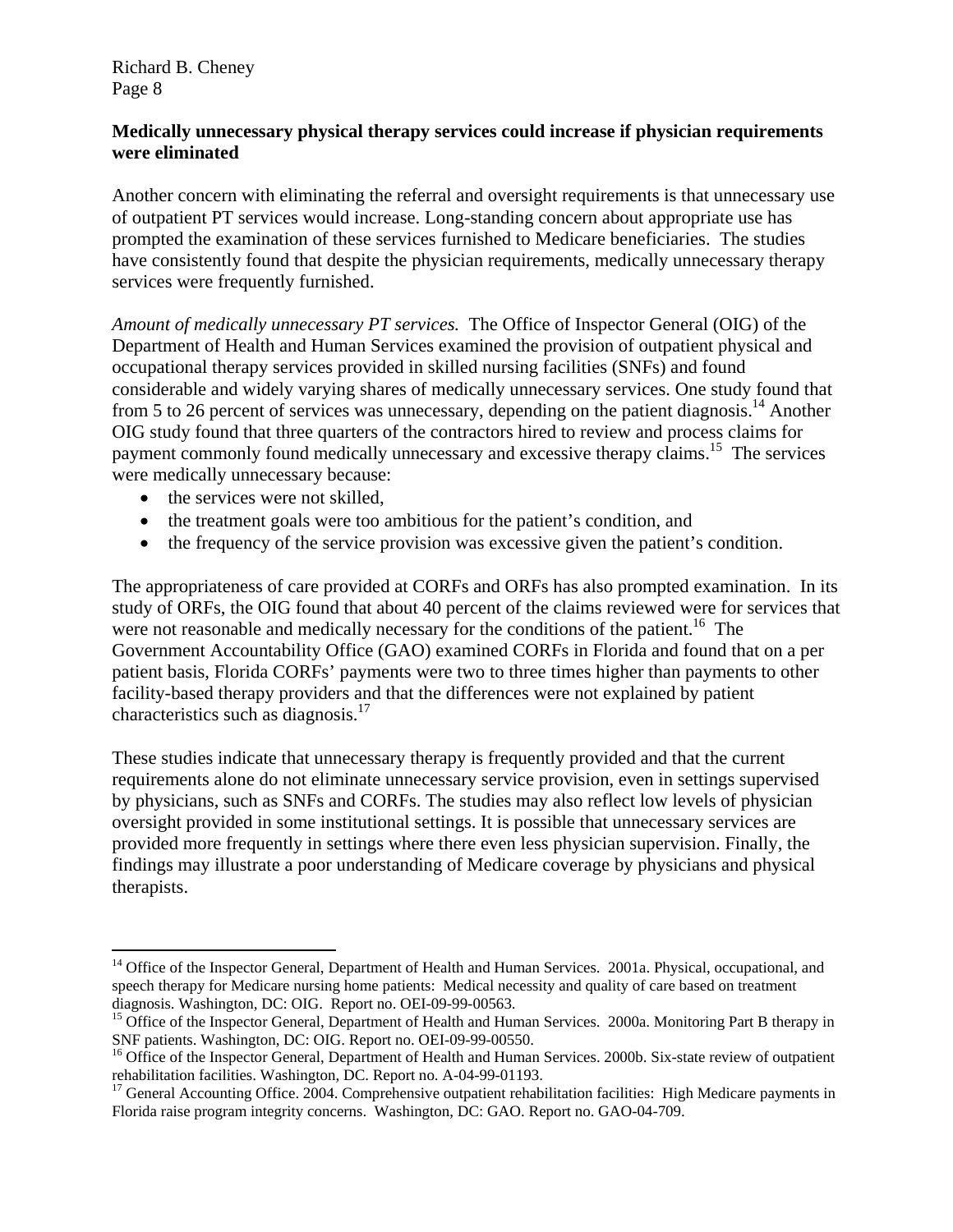The OIG and GAO have recommended that CMS ensure that its contractors expand and conduct adequate medical reviews of PT claims. The OIG also recommended educating facilities and their staffs about Medicare's medical necessity guidelines and local medical review policies. It also encouraged national therapy and nursing home associations to disseminate information about coverage rules and proper documentation.

*Service provision during and after the outpatient therapy caps.* Service provision also appears to increase as Medicare payment policies become less restrictive. After the implementation of the outpatient therapy caps in 1999, total part B therapy expenditures decreased 34 percent between 1998 and 1999, mostly as a result of lower per beneficiary payments.<sup>18</sup> Then, when the constraints imposed by therapy caps were lifted, spending increased 36 percent between 1999 and 2000, again due primarily to increases in per patient spending.<sup>19</sup> The OIG found that even under the restrictive therapy caps, about 12 percent of physical therapy services provided to SNF patients were not medically necessary, primarily because the services furnished did not match the patients' conditions or the services provided did not match treatment goals.<sup>20</sup> In some cases, the patients were not candidates for PT services; in others, skilled services were provided when routine maintenance would have been more appropriate to the patients' conditions. Regarding the fit between services provided and treatment plans, in some cases, services continued to be provided even though patients had met their goals; in others, the patients were not meeting their goals but their treatment plans were not revaluated.

*Variation in service spending.* Variation in spending may be another indicator of unnecessary service provision. In 2000, there was a five-fold variation in Medicare payments per patient for outpatient PT services across states.<sup>21</sup> Although a large share of this variation is probably due to differences in health status, local prices, and provider mix, some of this difference in practice patterns may suggest overutilization.<sup>22</sup> But even for similar diagnoses, payments varied threefold suggesting that either different types of providers treat patients of varying severity or that considerable variation in treating similar cases exists.[23 O](#page-8-5)ne study found that after controlling for differences in diagnosis and illness severity, orthopedic surgeons were more likely than primary care physicians to refer patients to physical therapy and that PT supply also explained differences in PT referral rates.<sup>24</sup> A better understanding of the reasons for the wide variation in outpatient

 $\overline{a}$ 

<span id="page-8-0"></span><sup>18</sup> Olshin, Judith M. et al. 2002. *Study and report on outpatient therapy utilization: Physical therapy, occupational therapy and speech-language pathology services billed to Medicare Part B in all settings in 1998, 1999, and 2000.* Columbia, MD: Advance Med. <http://www.cms.hhs.gov/medlearn/therapy> and Maxwell, Stephanie et al, op. cit., 2001.

<span id="page-8-1"></span><sup>&</sup>lt;sup>19</sup> Over the two year period (from 1998 to 2000), spending decreased 10 percent, in part reflecting the

<span id="page-8-2"></span>implementation of the fee schedule for institutional providers and budget-savings reductions taken in 1998.<br><sup>20</sup> Office of the Inspector General, Department of Health and Human Services. 2001b. Physical, occupational, and speech therapy for Medicare nursing home patients: Medical necessity, cost, and documentation under the \$1,500 caps. Washington, DC: OIG. Report no. OEI-09-99-00560 and Office of the Inspector General, op. cit., 2001a.  $21$  Olshin, Judith M. et al, op. cit. Note that state measures do not accurately account for services that beneficiaries receive in nearby states.

<span id="page-8-4"></span><span id="page-8-3"></span><sup>&</sup>lt;sup>22</sup> MedPAC estimates that across all health care spending, about 40 percent of the variation is attributable to differences in local prices and health status. Medicare Payment Advisory Commission. 2003. *Report to the Congress: Variation and innovation in Medicare.* Washington, DC: MedPAC. Chapter 3. <sup>23</sup> Maxwell, Stephanie, op. cit., 2001.

<span id="page-8-5"></span>

<span id="page-8-6"></span> $24$  Freburger, Janet K. 2003. Physician referrals to physical therapy for the treatment of musculoskeletal conditions, *Archives of Physical Medicine and Rehabilitation* 84 (December): 1839--1849.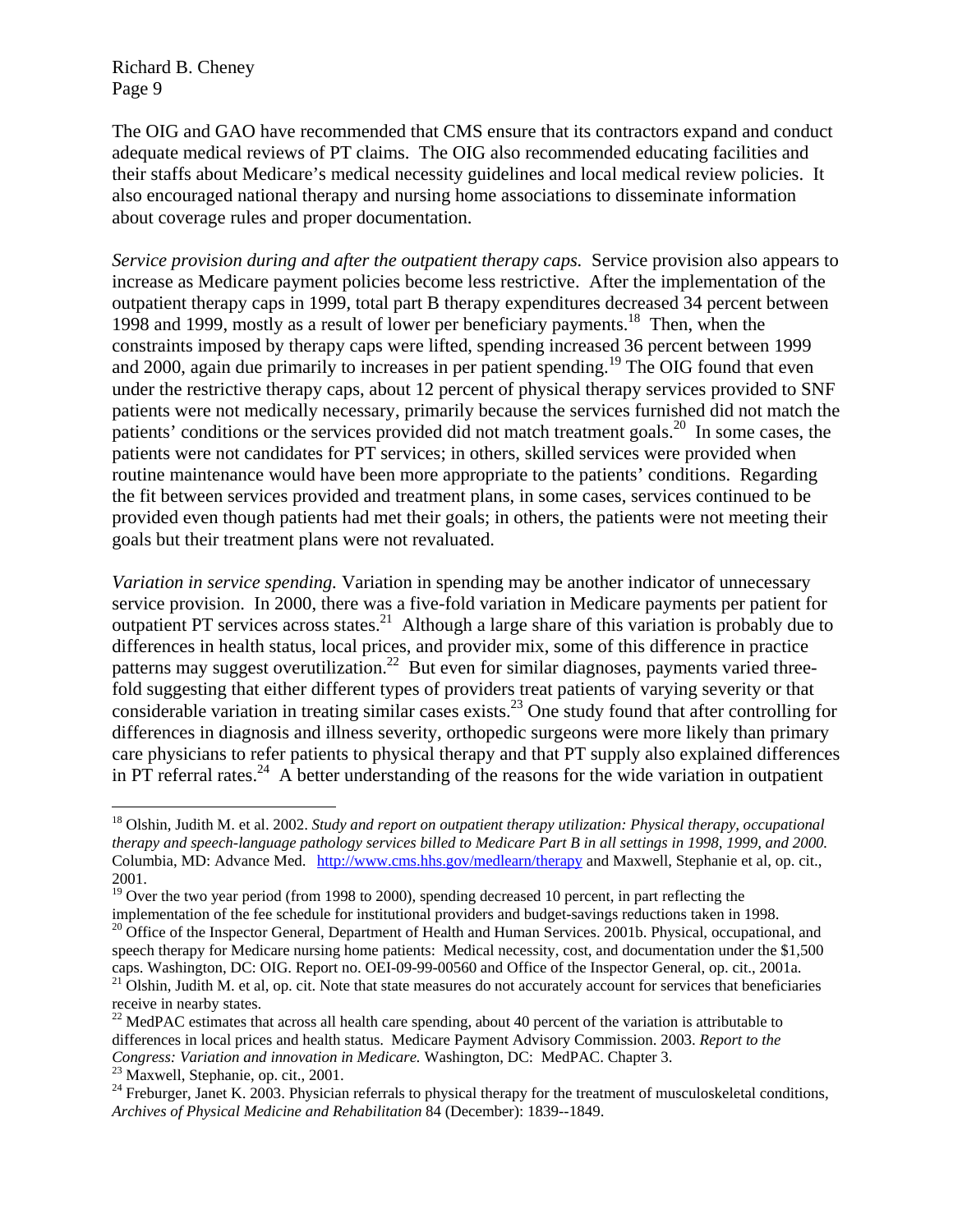1

PT services is essential to activities aimed at increasing the appropriateness of service use, such as practice guidelines and practitioner profiling.

*Amount of medical review.* Stepped-up medical review of physical therapy services could help reduce medically unnecessary services. The Congress required the Secretary to focus attention on the medical appropriateness of outpatient PT, especially that provided in  $SNFs$ <sup>25</sup> Currently, most of the contractors that review and process claims for payment do some kind of review, but in aggregate fewer than two percent of all therapy claims are examined. This scale of activity is unlikely to ensure that the PT services provided, and the beneficiaries receiving them, meet coverage rules. This lack of aggressive medical review is an additional factor to consider in relaxing restrictions on PT requirements.

*Need for evidence-based research.* Stepped up medical review is not, by itself, a solution to problem of unnecessary service provision. Lacking evidence on when older patients benefit from PT, it will be difficult for contractors responsible for medical review to determine which services were appropriate without conducting chart review. Evidence-based research to establish the clinical effectiveness of PT services for older patients could be used to educate physicians and physical therapists about best practices, which should begin to narrow the variation in practice patterns. Practice guidelines could also form the basis of Medicare's medical reviews of the appropriateness of PT services. Until evidence-based research has established when and how much PT services benefit the typical beneficiary, retaining the physician requirements is one, albeit imperfect, way to curtail unnecessary services.

The American Physical Therapy Association (APTA) has two initiatives underway that will help disseminate information about the effectiveness of physical therapy services. First, it developed an electronic patient record that includes an outcomes instrument, which it will market in the spring 2005. These data are intended to lead to the development of a national outcomes data base. Second, it has established and made available to its membership an information repository of 1,600 articles summarizing the peer reviewed literature on treatment effectiveness. Expanding the availability of this information to those physicians who refer many patients to PT would help them assess when and how much therapy is likely to benefit patients.

#### **Physician requirements may not increase the cost of care**

Proponents of eliminating the physician requirements claim that eliminating the requirement for physician referrals would increase the cost effectiveness of care. They say that the program would save money on physician office visits and beneficiaries would save on the associated copayments.

<span id="page-9-0"></span><sup>&</sup>lt;sup>25</sup> In the Medicare, Medicaid, and State Children's Health Insurance Program Balanced Budget Refinement Act of 1999, the Congress required that CMS recommend a mechanism to assure the appropriate utilization of outpatient therapy services and conduct focused medical review of part B therapy claims, in particular SNF claims for 2000 and 2001. A year later, in the Medicare, Medicaid, and State Children's Health Insurance Program Benefits Improvement and Protection Act of 2000, it extended the requirement for focused review of SNF therapy claims until 2003.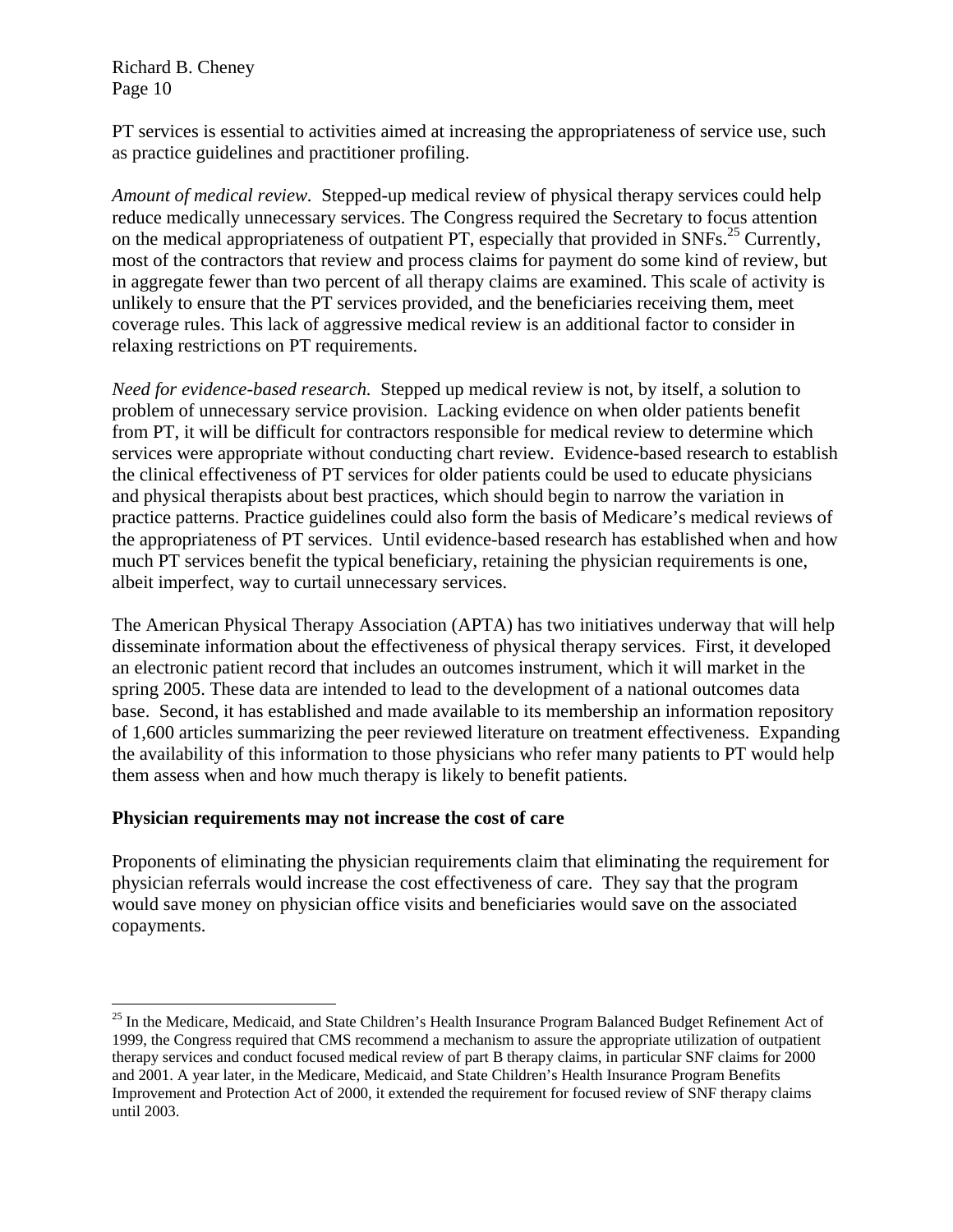1

Sometimes, however, the patient comes to the physician's office with a medical complaint and the physician does not recommend physical therapy as part of the treatment plan. For this patient, the requirement for a physician referral results in better medical care that may be more cost effective. The physician referral requirement may lower the amount of unnecessary care that is provided and result in net savings to the program. Other beneficiaries have multiple health conditions that require medical attention. Even if the referral requirement were lifted, these beneficiaries would still see their physicians for their other medical conditions. For these patients, their physician office visits would not be eliminated and there may be no savings, depending on what remaining physician services are furnished.

Supporters point to a study done of Maryland Blue Cross Blue Shield claims comparing the cost of care for patients with and without a physician referral for physical therapy. This study, funded by APTA, found that the care provided to patients without a physician referral was shorter in duration and about half the cost of care initiated with a physician referral.<sup>26</sup> However, the authors acknowledge that differences in severity between patients seen by physical therapists and physicians could explain the differences in the cost of care. Direct measures of severity were not included in the analysis. Further, because the study did not include Medicare beneficiaries, it is not clear if similar cost differences would be observed in an older and sicker population.

## **Beneficiary access to physical therapy services appears good**

Proponents of removing the physician referral requirement assert that the elimination of delays associated with getting a physician referral would promote quicker recoveries for beneficiaries who would benefit from physical therapy.<sup>27</sup> Yet, most beneficiaries report that they do not encounter problems in getting special therapy services (which include physical and occupational therapies and speech-language pathology services.)<sup>28</sup> In 2003, 85 percent of beneficiaries reported having no problems, an increase over the share in 2000 (Table 2). Across all beneficiaries, the share of beneficiaries reporting "big" and "little" problems decreased, with 6 percent reporting "big" problems and 8 percent reporting "little" problems in 2003, though these problems may not be related to the physician referral requirement. Almost all of the subgroups of beneficiaries reported fewer problems in 2003 than in 2000. Access to special therapy services is not uniform across all subgroups of beneficiaries, similar to differences noted for other health care services.<sup>29</sup> But even among subgroups reporting the most problems getting special therapy services, over 70 percent of beneficiaries report no problems.

<span id="page-10-0"></span> $26$  Mitchell, Jean M., and Gregory de Lissovoy. 1997. A comparison of resource use and cost in direct access versus physician referral episodes of physical therapy. *Physical Therapy* 77, no. 1 (May): 10–17.<br><sup>27</sup> For example, in 2000, one third of beneficiaries waited a week or more for an appointment for a specific problem.

<span id="page-10-1"></span>Trude, Sally, and Paul B. Ginsburg. 2002. *Growing physician access problems complicate Medicare payment debate.* Washington, DC: Center for Studying Health System Change. These delays are not, however, specific to

<span id="page-10-2"></span>waiting times associated with obtaining a referral for PT services.<br><sup>28</sup>Beneficiaries may report access problems to services that are not medically appropriate or necessary. Ideally, our access measures would reflect beneficiaries' ability to get appropriate care.

<span id="page-10-3"></span><sup>29</sup> Medicare Payment Advisory Commission. 2004b. *Report to the Congress: Medicare payment policy.* Washington, DC: MedPAC. Chapter 1.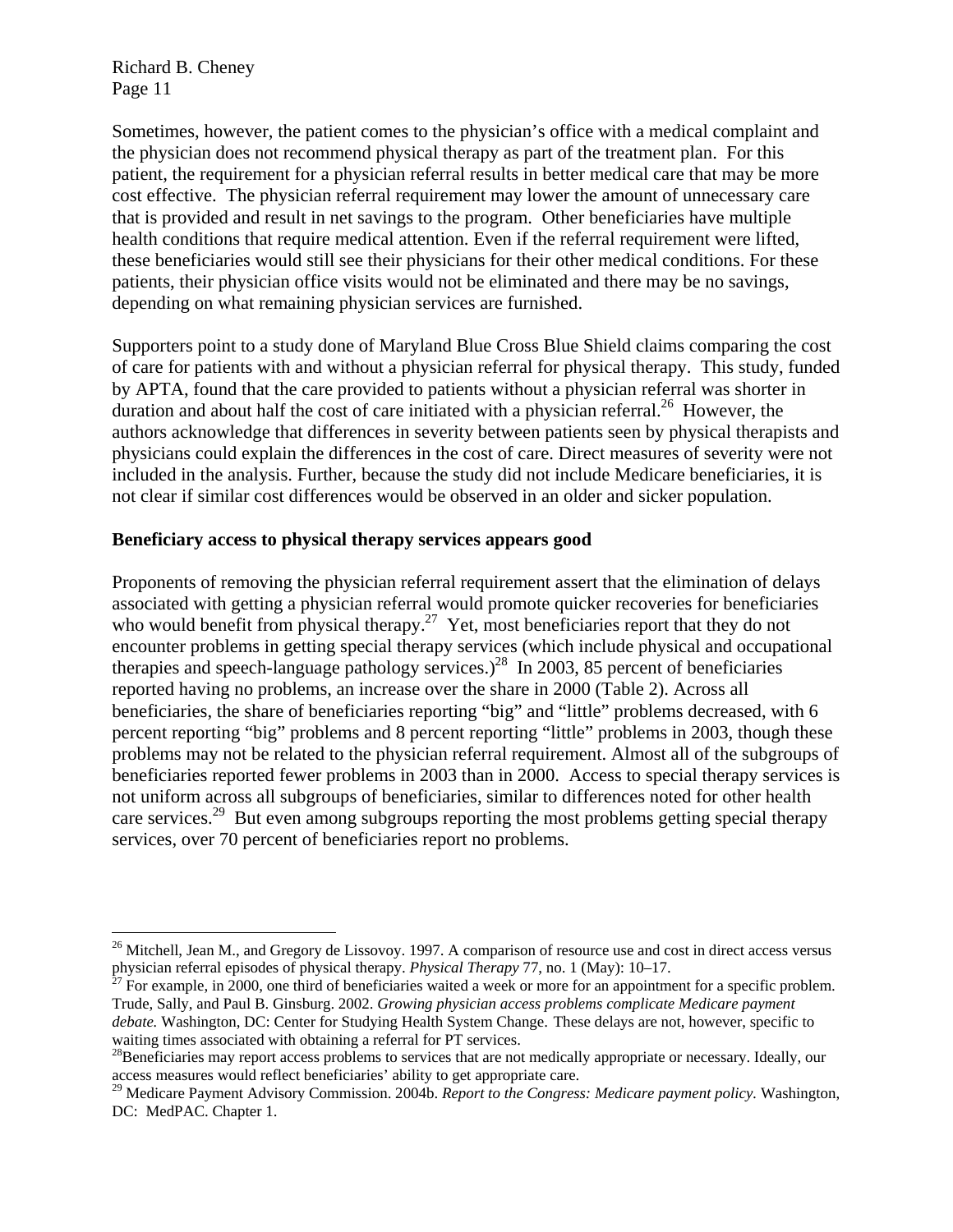#### **Table 2**

**Most beneficiaries report no problems getting special therapy services** 

| <u>Beneficiary group</u>                         | 2000            | 2003            |
|--------------------------------------------------|-----------------|-----------------|
| <b>Beneficiaries reporting no problems</b>       | 83%             | 85%             |
| Urban                                            | 82              | $85^\circ$      |
| Rural                                            | 84              | $87^\circ$      |
| Under age 65                                     | $72^{\circ}$    | 71 <sup>b</sup> |
| $65 - 74$                                        | $85^{\circ}$    | 87 <sup>b</sup> |
| 75 and older                                     | $85^{\circ}$    | 89 <sup>b</sup> |
| Dual eligible                                    | $75^\circ$      | $77^\circ$      |
| Nondual eligible                                 | $85^\circ$      | $87^\circ$      |
| White                                            | $84^\circ$      | $87^\circ$      |
| African American                                 | 76 <sup>c</sup> | 79 <sup>c</sup> |
| Other race                                       | $72^{\circ}$    | 73 <sup>c</sup> |
| <b>Beneficiaries reporting "big" problems</b>    | 8               | 6               |
| Urban                                            | $9^{\circ}$     | $7^{\circ}$     |
| Rural                                            | $8^{\circ}$     | $5^{\circ}$     |
| Under age 65                                     | 16 <sup>b</sup> | $16^{\rm b}$    |
| $65 - 74$                                        | 7 <sup>b</sup>  | $5^{\circ}$     |
| 75 and older                                     | 7 <sup>b</sup>  | $4^{\circ}$     |
| Dual eligible                                    | 13 <sup>°</sup> | $1^{\circ}$     |
| Nondual eligible                                 | $7^{\circ}$     | $5^{\circ}$     |
| White                                            | 8 <sup>c</sup>  | 6 <sup>c</sup>  |
| African Americans                                | 13 <sup>c</sup> | 10 <sup>c</sup> |
| Other race                                       | 13 <sup>c</sup> | 12 <sup>c</sup> |
| <b>Beneficiaries reporting "little" problems</b> | 9               | 8               |
| Urban                                            | 9               | $9^{\circ}$     |
| Rural                                            | 8               | $7^{\circ}$     |
| Dual eligible                                    | $12^{\circ}$    | 13°             |
| Nondual eligible                                 | $8^{\circ}$     | 8 <sup>a</sup>  |
| Under age 65                                     | 9 <sup>b</sup>  | 7 <sup>b</sup>  |
| $65 - 74$                                        | $12^b$          | $12^{\circ}$    |
| 75 and older                                     | 8 <sup>b</sup>  | $7^{\circ}$     |
| White                                            | 8 <sup>c</sup>  | $7^{\circ}$     |
| African Americans                                | 11 <sup>c</sup> | 11 <sup>c</sup> |
| Other race                                       | 15 <sup>c</sup> | 15 <sup>c</sup> |

Note: Special services include physical and occupational therapy and speech and language pathology

 services. There is some overlap between these subgroups. Dual eligible beneficiaries are disproportionately under age 65, African American, or Hispanic (included in the "other race" category).

 $^{\circ}$  Differences between the subgroups are statistically significant.<br> $^{\circ}$  Differences between the subgroups of older beneficiaries (age 65–74 and 75 and older) and the under age 65 subgroup are statistically significant.

 $\degree$  Differences between the African American and the other race subgroups are statistically significant from the white subgroup but not from each other.

Source: MedPAC analysis of the 2000 and 2003 Consumer Assessment of Health Plans Survey.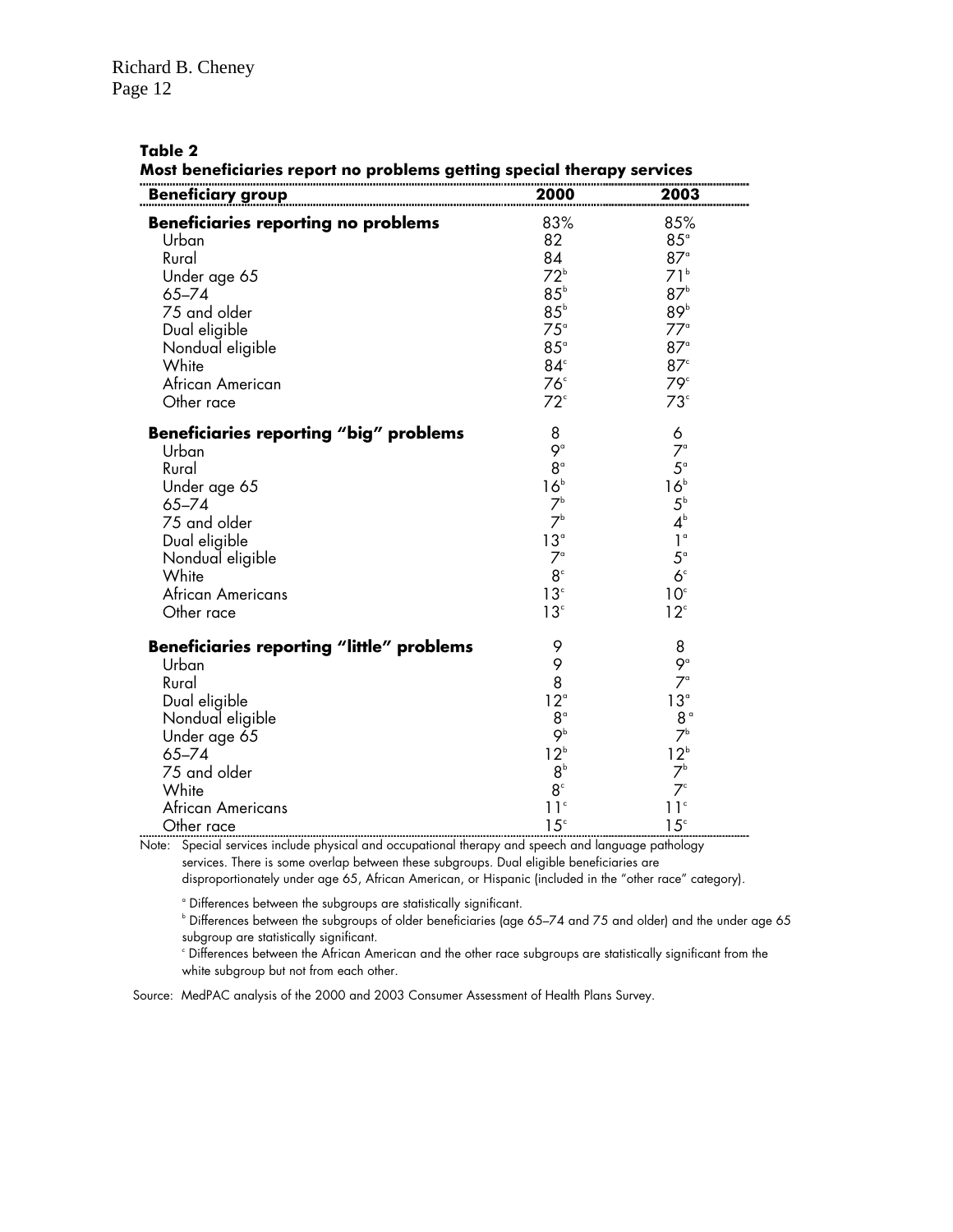Another measure of access is the number of beneficiaries receiving outpatient therapy services. Access appears to be stable, although this measure does not consider if the services were appropriate. Between 1998 and 2000, the number of Medicare beneficiaries receiving outpatient therapy services increased 2 percent, identical to the increase in the number of beneficiaries.

# **Conclusions**

Several compelling reasons argue for retaining Medicare's current requirements that physicians refer beneficiaries to PT services and oversee their care. These requirements are in place so that beneficiary health care needs are correctly diagnosed, referred for treatment, and followed up. Given many beneficiaries' multiple and chronic health problems, the requirements encourage coordination of the medical care beneficiaries receive. The current requirements do not appear to impair access for most beneficiaries. Most private payers also restrict their coverage of outpatient physical therapy services, either by requiring physician referrals or setting service limits, or both. Were Medicare to eliminate its only method of controlling service use, it would need to consider alternative ways to screen services so that unnecessary care—already a problem with the current requirements—does not increase. Finally, lifting the referral requirements for physical therapy services would set a precedent for other services with similar coverage requirements.

While the current requirements are necessary, MedPAC acknowledges that they are not as effective as they might be at controlling unnecessary service provision. Provider education—for the physicians making the PT referrals and the therapists furnishing the services—is a key component to eliminating services of marginal value to beneficiaries. Evidence-based practice guidelines would help establish when and for how long beneficiaries would typically benefit from physical therapy services, thereby reducing the amount of inappropriate and medically unnecessary care. MedPAC encourages the physical therapy profession to help develop this body of evidence and use it to establish credible guidelines for outpatient physical therapy services furnished to older patients. These guidelines could then be used to educate physical therapists and physicians about PT service provision that is likely to be effective for beneficiaries.

Sincerely,

Glenn M. Hackbarth, J.D. Chairman

Identical letter sent to the Honorable J. Dennis Hastert

Enclosures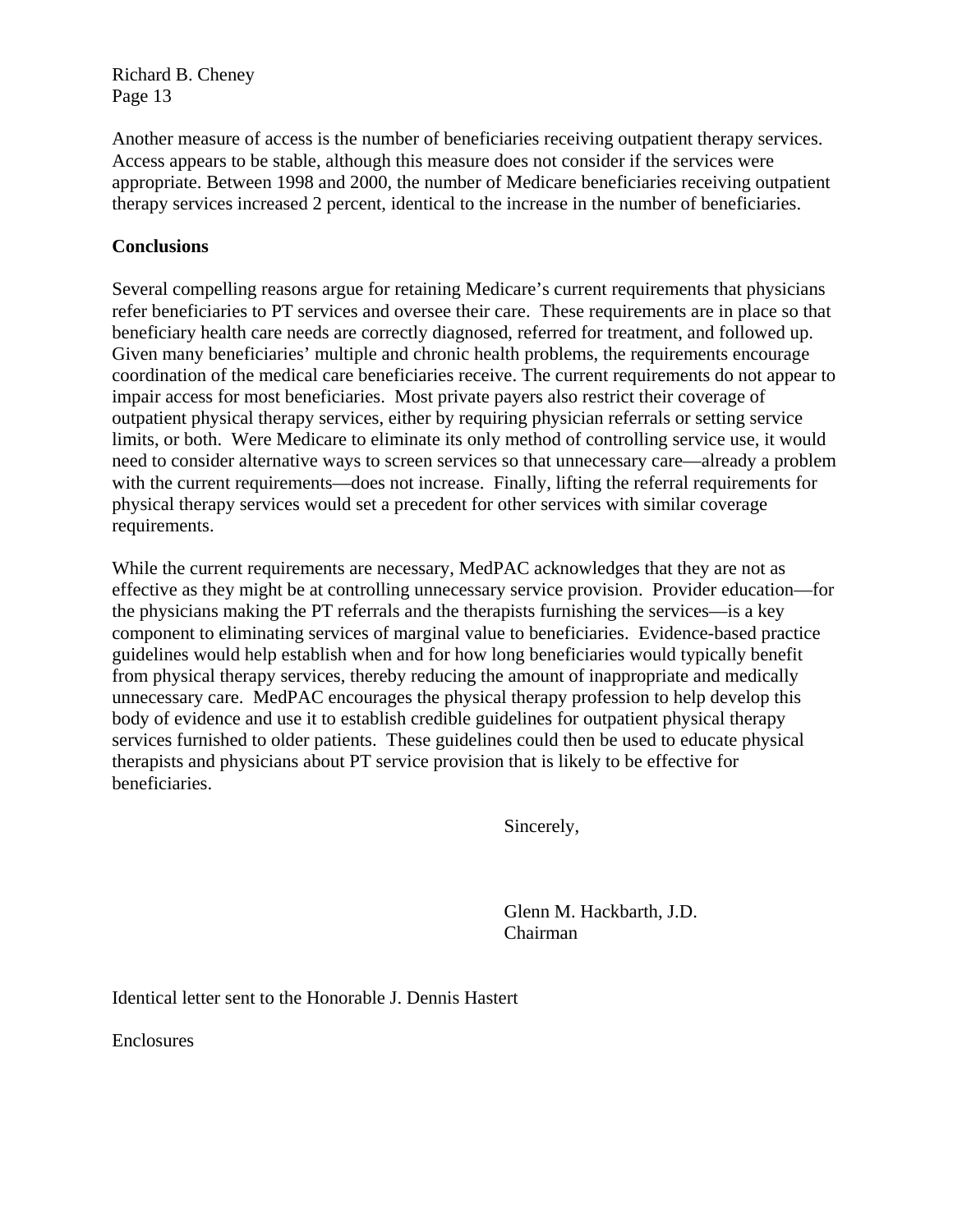# **Study mandate**

Sec. 647. MedPAC study on direct access to physical therapy services of the Medicare Prescription Drug, Improvement, and Modernization Act of 2003

(a) Study—The Medicare Payment Advisory Commission (in this section referred to as the "Commission") shall conduct a study on the feasibility and advisability of allowing medicare [sic] fee-for-service beneficiaries direct access to outpatient physical therapy services and physical therapy services furnished as comprehensive rehabilitation facility services.)

(b) Report—Not later than January 1, 2005, the Commission shall submit to Congress a report on the study conducted under subsection (a) together with recommendations for such legislation or administrative action as the Commission determines to be appropriate.

c) Direct Access Define—The term "direct access" means, with respect to outpatient physical therapy services and physical therapy services furnished as comprehensive outpatient rehabilitation facility services, coverage and payment for services in accordance with the provisions of title XVIII of the Social Security Act, except that sections 1835(a)(2), 1861(p), and 1861(cc) of such Act (42 U.S.C. 1395n(a)(2), 1395x(p), and 1395x(cc), respectively) shall be applied—

- 1. without regard to any requirement that—
	- A. an individual be under the care of (or referred by) a physician; or
	- B. services be provided under the supervision of a physician; and
- 2. by allowing a physician or qualified physical therapist to satisfy any requirement for—
	- A. certification and recertification; and
	- B. establishment and periodic review of a plan of care.